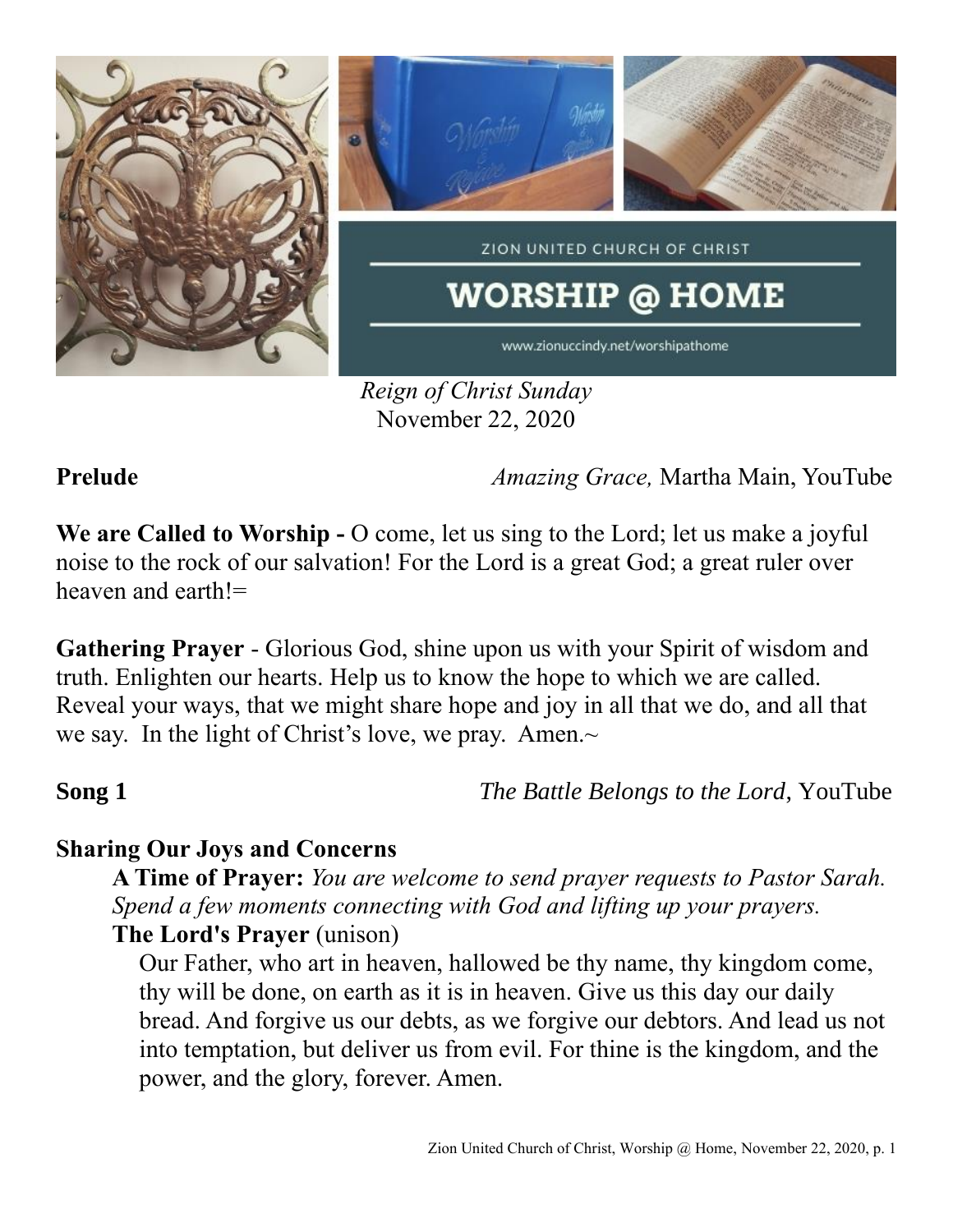## **Statement of Faith, Confirmation Paper Grace Miller** Grace Miller

Grace's Memory Verse

Micah 6:8 (CEB)

<sup>8</sup>He has told you, human one, what is good and

what the LORD requires from you:

to do justice, embrace faithful love, and walk humbly with your God.

# **The Rite of Confirmation**

The Rite of Confirmation for Grace Miller will be held virtually on Zoom on Sunday, November 22 at 10:30 am. You are invited to lift up the same prayer and promise that we would normally say together during an in-person worship service.

# **THE PRAYERS OF THE CONGREGATION**

Almighty God, who in baptism received this your servant into the church, forgave her sins, and promised her eternal life, increase in her the gifts of your Holy spirit. Grant love for others, joy in serving you, peace in disagreement, patience in suffering, kindness toward all people, goodness in evil times, faithfulness in temptation, gentleness in the face of opposition, self-control in all things. Thereby strengthen her for her ministry in the world; through Jesus Christ our Savior. Amen.<sup>-</sup>

# **THE PROMISE OF THE CONGREGATION**

We promise you our continuing friendship and prayers as we share the hopes and labors of the church of Jesus Christ. By the power of the Holy Spirit may we continue to grow together in God's knowledge and love and be witnesses of our risen Savior.

# **We Respond to God's Word with Our Giving Offertory**

You're invited to take out your checkbook in these moments. As you write out your offering, be prayerful with each letter and number. In times such as these, when money becomes tight and our economy is under strain, God invites us to be generous and give what we can. These are gifts we freely give, as we are able and as we are called.